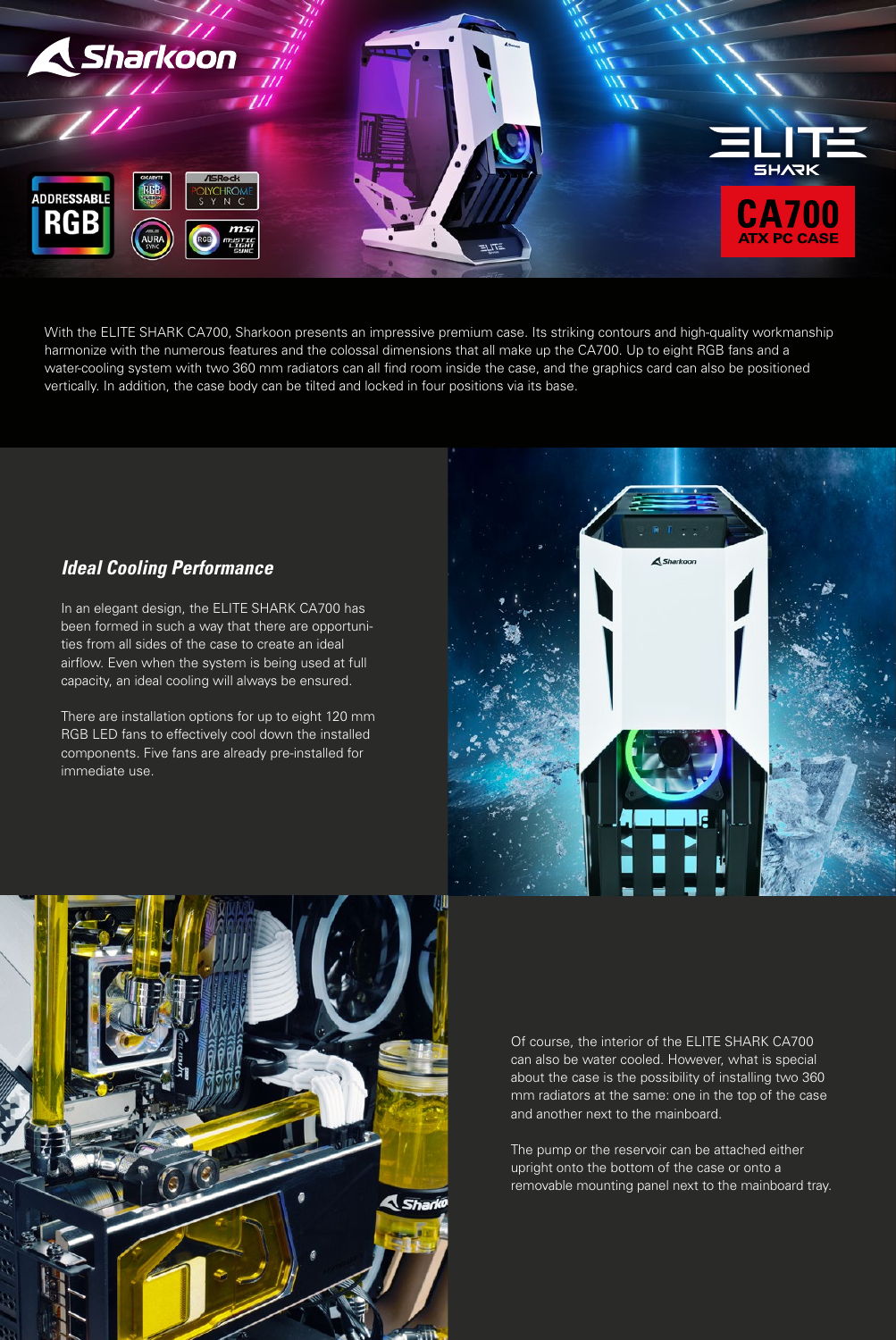### *Options for an Impressive Illumination*

The sheer size of the case allows for a correspondingly open display of the illuminated components.

These, along with an extensive water-cooling system, will come brilliantly into their own. If desired, the graphics card can be installed vertically and thus be allowed to shine in all its splendor through the side panel made of tempered glass.





### *Futuristic Design*

Usual PC cases can normally be recognized by their simple, rectangular forms.

But the ELITE SHARK CA700 is far from usual, and that is also reflected in its design and shape: Its six-sided contour immediately attracts attention, as does its futuristic, open-frame design, which ensures a continuous air flow.

Style and efficiency have never been harmonized better. Extravagance that shows that you belong to the elite.

# *Truly Unique*

The ELITE SHARK CA700 impresses with its extraordinary form including its single, large base. The case is therefore not only an eye-catcher in itself, but also offers the option of being tilted and locked in four positions.